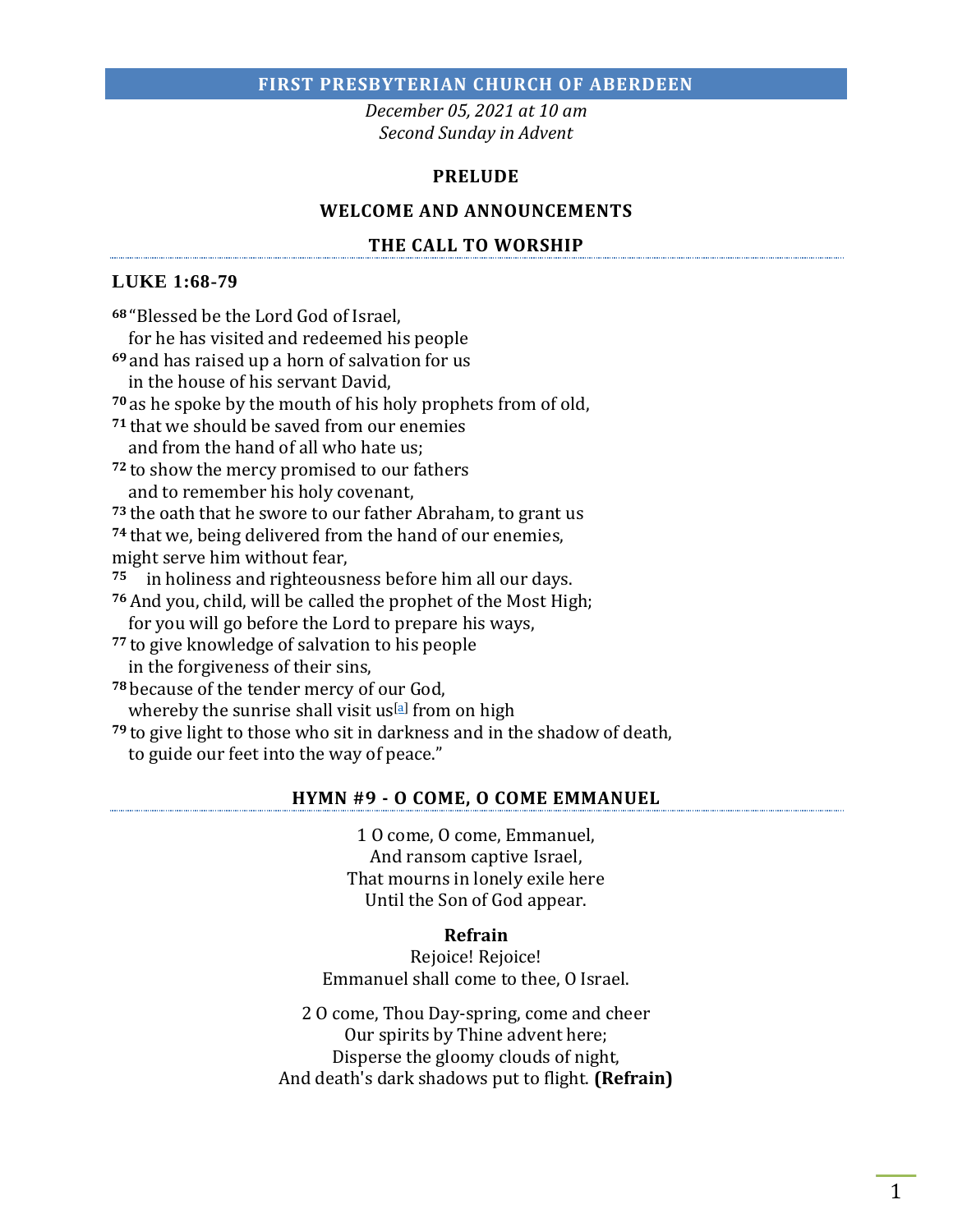# 3 O come, Desire of nations, bind All peoples in one heart and mind; Bid envy, strife, and discord cease; Fill the whole world with heaven's peace. **(Refrain)**

# **LIGHTING OF THE SECOND ADVENT CANDLE**

### **2 THESSALONIANS 3:16**

**<sup>16</sup>**Now may the Lord of peace himself give you peace at all times in every way. The Lord be with you all.

# **COLOSSIANS 3:15-17**

**<sup>15</sup>**And let the peace of Christ rule in your hearts, to which indeed you were called in one body. And be thankful. **<sup>16</sup>** Let the word of Christ dwell in you richly, teaching and admonishing one another in all wisdom, singing psalms and hymns and spiritual songs, with thankfulness in your hearts to God. **<sup>17</sup>**And whatever you do, in word or deed, do everything in the name of the Lord Jesus, giving thanks to God the Father through him.

# **THE CORPORATE CONFESSION - THE APOSTLES' CREED**

*I believe in God, the Father Almighty, maker of heaven and earth.*

*And in Jesus Christ, His only Son our Lord, who was conceived of the Holy Spirit, born of the virgin Mary, suffered under Pontius Pilate, was crucified, dead and buried; he descended into hell; the third day he rose again from the dead; he ascended into heaven and sits on the right hand of God the Father Almighty.*

*From there he shall come to judge the living and the dead. I believe in the Holy Spirit, the holy catholic\* Church, the communion of saints, the forgiveness of sins, the resurrection of the body, and the life everlasting. Amen.*

*\*catholic means universal*

### **HYMN #20 - WATCHMEN TELL US OF THE NIGHT**

1 Watchman, tell us of the night, What its signs of promise are. Traveler, o'er yon mountain's height, See that glory-beaming star. Watchman, does its beauteous ray Aught of joy or hope foretell? Traveler, yes; it brings the day, Promised day of Israel.

2 Watchman, tell us of the night; Higher yet that star ascends. Traveler, blessedness and light, Peace and truth its course portends. Watchman, will its beams alone Gild the spot that gave them birth?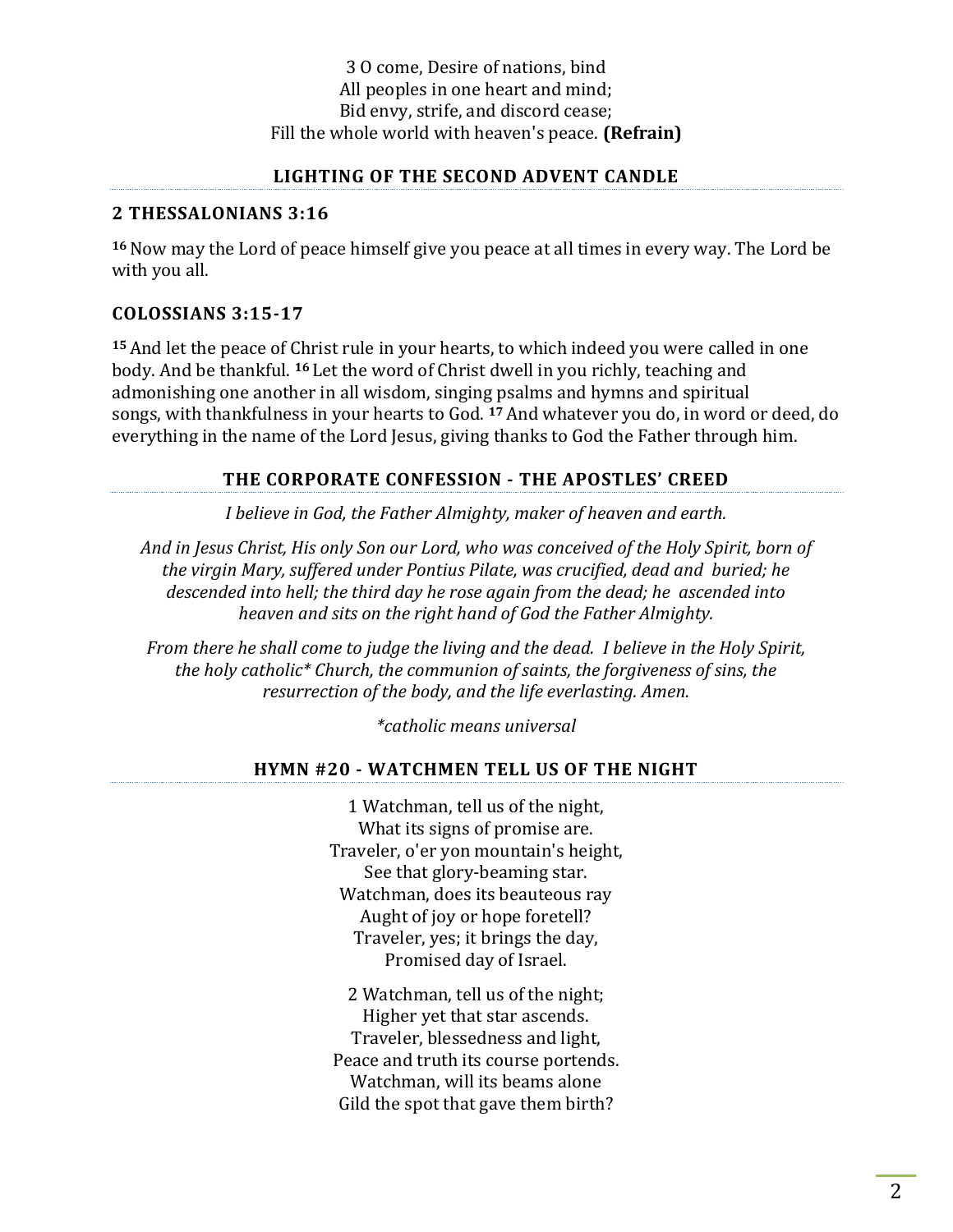Traveler, ages are its own; See, it bursts o'er all the earth.

3 Watchman, tell us of the night, For the morning seems to dawn. Traveler, darkness takes its flight, Doubt and terror are withdrawn. Watchman, let thy wanderings cease; Hasten to your quiet home. Traveler, lo! the Prince of Peace, Lo! the Son of God is come!

# **THE READING AND PROCLAMATION OF SCRIPTURE**

*Sermon: "The Peace of the Lord Be With You" - Pastor Dave Emery*

#### **LUKE 3:1-6**

**3** In the fifteenth year of the reign of Tiberius Caesar, Pontius Pilate being governor of Judea, and Herod being tetrarch of Galilee, and his brother Philip tetrarch of the region of Ituraea and Trachonitis, and Lysanias tetrarch of Abilene, **<sup>2</sup>** during the high priesthood of Annas and Caiaphas, the word of God came to John the son of Zechariah in the wilderness. **<sup>3</sup>**And he went into all the region around the Jordan, proclaiming a baptism of repentance for the forgiveness of sins. **<sup>4</sup>**As it is written in the book of the words of Isaiah the prophet,

"The voice of one crying in the wilderness: 'Prepare the way of the Lord,[\[a\]](https://www.biblegateway.com/passage/?search=Luke+3%3A1-6&version=ESV#fen-ESV-25021a) make his paths straight. **<sup>5</sup>** Every valley shall be filled, and every mountain and hill shall be made low, and the crooked shall become straight, and the rough places shall become level ways, **<sup>6</sup>** and all flesh shall see the salvation of God.'"

#### **WE RESPOND TO GOD'S LOVE WITH OUR OFFERINGS**

*\*The first Sunday of the month, the offering in the cup helps support the Sunday School's Sponsored Child through World Vision\**

### \*\* *OFFERTORY MUSIC – INSTRUMENTAL* \*\*

### **HYMN #13 - PREPARE THE WAY**

1 Prepare the way, O Zion, your Christ is drawing near! Let every hill and valley a level way appear. Greet One who comes in glory, foretold in sacred story.